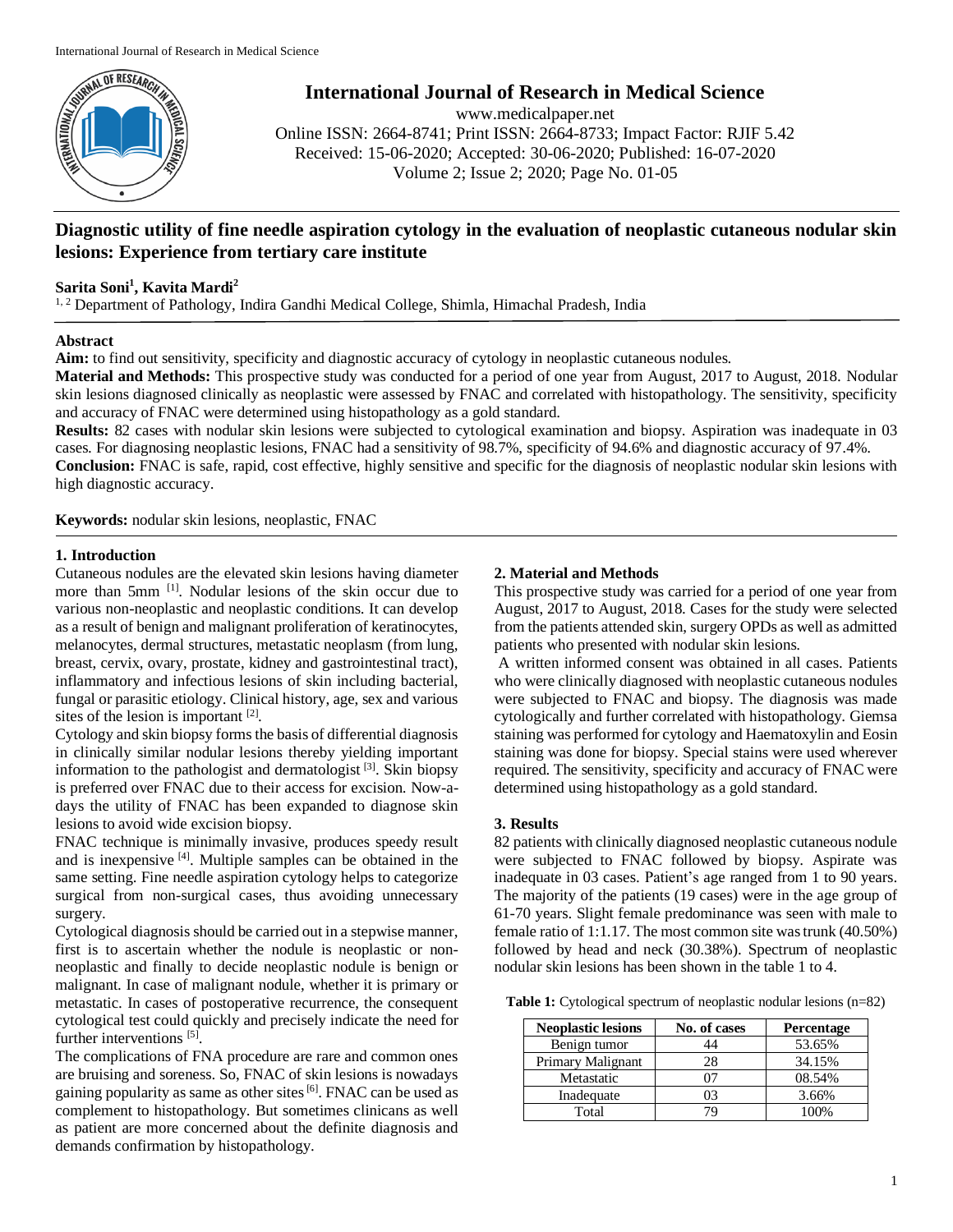| Category                     | No. of cases   | Percentage |
|------------------------------|----------------|------------|
| Lipoma                       | 29             | 65.90%     |
| Spindle cell lipoma          | 02             | 04.55%     |
| Pleomorphic lipoma           | 01             | 02.27%     |
| Benign adnexal tumor         | 07             | 15.91%     |
| Benign spindle cell neoplasm | 02             | 04.55%     |
| Schwannoma                   | 02             | 04.55%     |
| Lipoblastoma                 | 0 <sub>1</sub> | 02.27%     |
| Total                        | 44             | 100%       |

Table 2: Cytological spectrum of benign tumors (n=44)

**Table 3:** Spectrum of primary malignant tumors on cytology (n=28)

| Category                                       | No. of cases | Percentage |
|------------------------------------------------|--------------|------------|
| Suspicious for malignancy                      | 02           | 07.14%     |
| Squamous cell carcinoma                        | 12           | 42.86%     |
| Basal cell carcinoma                           | 05           | 17.87%     |
| Malignant adnexal Tumor - Porocarcinoma, AGDPA | 02           | 07.14%     |
| Malignant melanoma                             | 03           | 10.71%     |
| <b>DFSP</b>                                    | 02           | 07.14%     |
| Undifferentiated pleomorphic sarcoma           | 01           | 03.57%     |
| Atypical lipomatous Tumor                      | 01           | 03.57%     |
| Total                                          | 28           | 100%       |

AGDPA - Aggressive digital papillary adenocarcinoma DFSP - Dermatofibrosarcoma protuberans

**Table 4:** Spectrum of cutaneous metastatic nodules (n=7)

| Category                           | No. of cases   Percentage |        |  |
|------------------------------------|---------------------------|--------|--|
| Metastatic adenocarcinoma          | 06                        | 75%    |  |
| Metastatic duct cell carcinoma     |                           | 12.50% |  |
| Metastatic squamous cell carcinoma |                           | 12.50% |  |
| Total                              | 08                        | 100%   |  |

Correlation of cytology with histopathology has been depicted in table 5.

| <b>Table 5:</b> Cytohistological correlation in neoplastic nodular lesions $(n=79)$ |  |  |
|-------------------------------------------------------------------------------------|--|--|
|                                                                                     |  |  |

| <b>Cytological Dx.</b>                      | No. of cases | Histopathological Dx.                       | No. of cases |
|---------------------------------------------|--------------|---------------------------------------------|--------------|
|                                             |              | Lipoma                                      | 27           |
| Lipoma                                      | 29           | Pleomorphic lipoma                          | 01           |
|                                             |              | Angiolipoma                                 | 01           |
| Spindle cell lipoma                         | 02           | Spindle cell lipoma                         | 02           |
| Pleomorphic lipoma                          | 01           | Pleomorphic lipoma                          | 01           |
| Lipoblastoma                                | 01           | Lipoblastoma                                | 01           |
| Schwannoma                                  | 02           | Schwannoma                                  | 02           |
|                                             |              | Eccrine poroma                              | 02           |
|                                             |              | Nodular hidradenoma                         | 01           |
| Benign adnexal tumor                        | 07           | Trichoblastoma                              | 01           |
|                                             |              | Verrucous trichoadenoma                     | 01           |
|                                             |              | Intradermal nevus                           | 01           |
|                                             |              | Basal cell carcinoma                        | 01           |
|                                             | 02           | Dermatofibroma                              | 01           |
| Benign spindle cell neoplasm                |              | Fibromatosis                                | 01           |
| Atypical lipomatous tumor                   | 01           | Lipoma                                      | 01           |
| Squamous cell carcinoma                     | 11           | Squamous cell carcinoma                     | 11           |
| Suspicious for Malignancy                   | 02           | Squamous cell carcinoma                     | 01           |
|                                             |              | Basal cell carcinoma                        | 01           |
| Dermatofibrosarcoma protuberans             | 02           | Dermatofibrosarcoma protuberans             | 02           |
| Porocarcinoma                               | 01           | Porocarcinoma                               | 01           |
| Aggressive digital papillary adenocarcinoma | 01           | Aggressive digital papillary adenocarcinoma | 01           |
| Undifferentiated pleomorphic sarcoma        | 01           | Undifferentiated pleomorphic sarcoma        | 01           |
| Malignant melanoma                          | 03           | Malignant melanoma                          | 03           |
| Basal cell carcinoma                        | 05           | Basal cell carcinoma                        | 05           |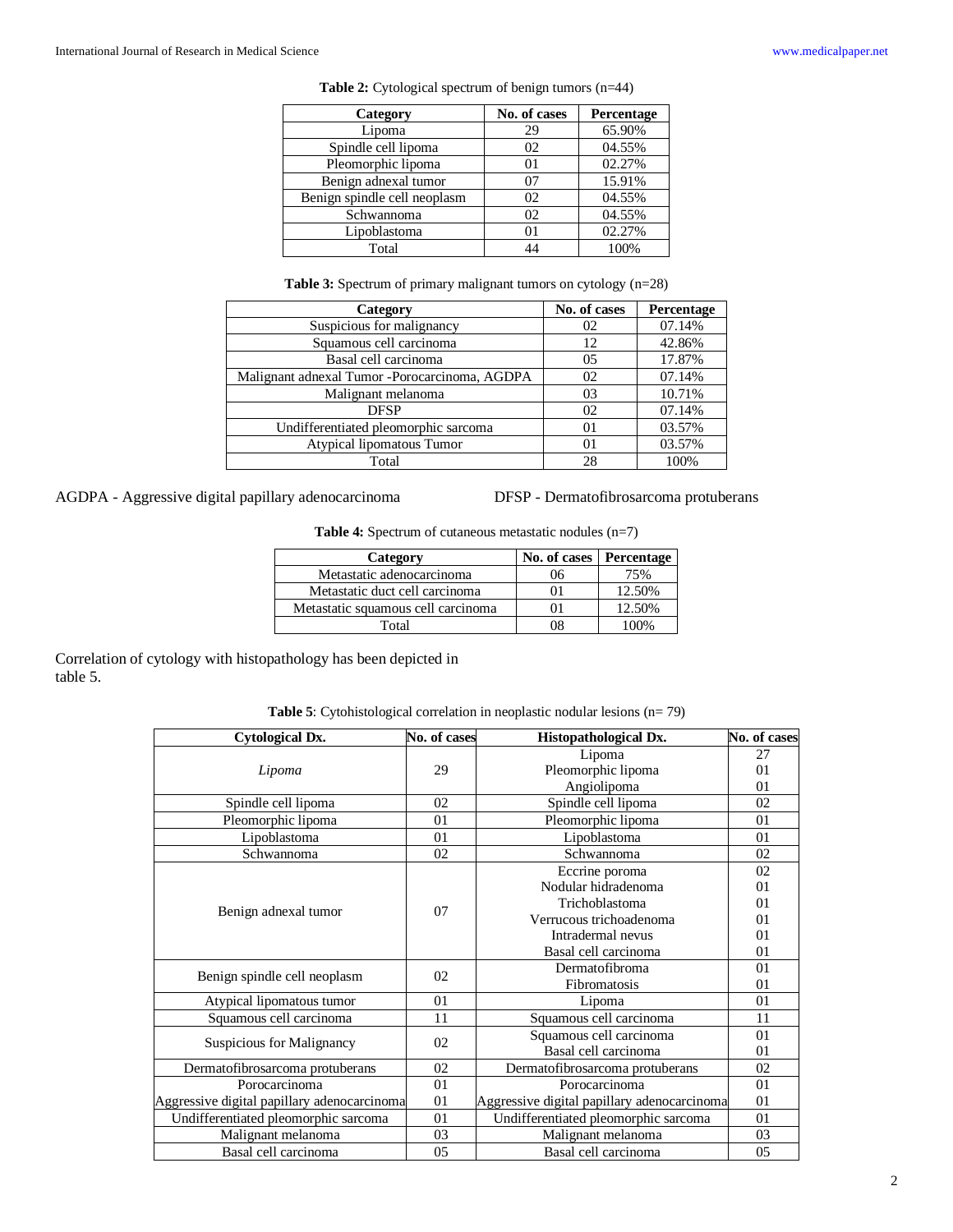| Metastatic squamous cell carcinoma | 01 | Metastatic squamous cell carcinoma |    |
|------------------------------------|----|------------------------------------|----|
| Metastatic adenocarcinoma          | 06 | Metastatic adenocarcinoma          | 06 |
| Metastatic duct cell carcinoma     | 01 | Metastatic duct cell carcinoma     |    |
| Total                              |    |                                    |    |

The comparison of the results obtained on cytohistological correlation has been depicted in table 6.

**Table 6:** Comparison of cytology and histopathology

| Category                                                                        | TP | TN | FP | FN |  |  |
|---------------------------------------------------------------------------------|----|----|----|----|--|--|
| Neoplastic                                                                      | 76 | 35 |    |    |  |  |
| $TP$ – true positive, $TN$ – true negative, $FP$ – false positive, $FN$ – false |    |    |    |    |  |  |
| negative                                                                        |    |    |    |    |  |  |

Cytohistological correlation were obtained in 76 cases. Two cases were diagnosed as benign adnexal tumor on cytology but basal cell carcinoma and intradermal nevus on histopathology. 01 case was diagnosed as atypical lipomatous tumor on cytology but lipoma on histopathology. 03 cases (2.56%) with inadequate material on cytology were diagnosed as fibroma, trichoblastic carcinoma and metastatic adenocarcinoma. Using the above data, the sensitivity, specificity and diagnostic accuracy of FNAC in diagnosis of neoplastic cutaneous nodular lesions were calculated as 98.7%, 94.6% and 97.4% respectively.

#### **4. Discussion**

Cutaneous nodules are uncommonly subjected to FNA cytology because they can be easily excised and histopathologically examined. But cytological procedures are safe, cost effective and well tolerated as compared to biopsy. So it can serve as a useful modality for the diagnosis of nodular skin lesions.

Nodular skin lesions can be neoplastic or non-neoplastic. In our study the most common age group involved in neoplastic nodular skin lesions is between 61-70 years with age range from 1 to 90 years which was similar to age range of 7months to 83 years observed by Dey *et al.* <sup>[7]</sup>. Slight female predominance was seen in the study with male to female ratio of 1:1.17 which was similar in a study by Chauhan P *et al*. [8] with 1:1.18 sex ratio. The most common encountered site was trunk followed by head and neck. This was similar to the observations done by Gupta *et al*. [9] . In the present study, 53.65% of cutaneous nodules were benign tumor and 42.69% were malignant which was comparable to study by Patel S et al. [10].

The diagnostic accuracy of FNAC in the diagnosis of benign cutaneous nodule was 71.42% which was similar to study by Singh S *et al.* <sup>[11]</sup>. The most common benign cutaneous nodule was lipoma (70.45%) which was similar to study by Gupta *et al*. [9] .

Five cases were diagnosed as benign adnexal tumor on cytology. However, further categorized as eccrine poroma (02 case), each of nodular hidradenoma, trichoblastoma and verrucous trichoadenoma on histopathology. Two cases that were reported as benign adnexal tumor on cytology were diagnosed as intradermal nevus and basal cell carcinoma on histopathology. Two cases diagnosed as benign spindle cell neoplasm were further categorized as dermatofibroma and fibromatosis on histopathology. To determine the exact type of tumor, histological examination of the excision biopsy was recommended by Layfield and Glasgow<sup>[12]</sup>.

In the present study, the primary malignant tumor constituted 75.67% of the malignant cutaneous nodules and metastatic tumor constituted 24.33% which were comparable to study by Sabir *et al*. [3]. The most common primary malignant tumor was squamous cell carcinoma followed by basal cell carcinoma and malignant melanoma which was comparable to studies by Sabir *et al*. [3] and Chhadi T et al. <sup>[13]</sup>. Diagnostic accuracy in Squamous cell carcinoma was 83.33% similar to study by Sabir *et al.* <sup>[3]</sup>. Diagnostic accuracy of basal cell carcinoma was 71.43% which comparable to study done by Singh S et al. [11].

The fine needle aspiration findings of DFSP in our study was similar to fine needle aspiration findings in a series by Domanski & Gustafson<sup>[14]</sup>. There were 100% cytohistological correlation in malignant melanoma. 7.14% of cases that were diagnosed as malignant adnexal tumors on cytology were diagnosed as aggressive digital papillary adenocarcinoma and porocarcinoma on histopathology. FNAC can be used successfully as a very simple diagnostic investigation for eccrine adnexal tumors, as it can exclude or confirm malignancy. Similar observations made by Devanand B *et al.* <sup>[15]</sup>. The fine needle aspiration findings of DFSP in our study was similar to fine needle aspiration findings in a series by Domanski & Gustafson<sup>[14]</sup>.

Cutaneous metastasis are usually detected in advanced stage of cancer. The most common cutaneous metastatic tumor was metastatic adenocarcinoma. Srivastava D *et al*. [16], Patel S *et al*. [10], Rastogi N *et al*. [17] also noticed adenocarcinoma as most common cutaneous metastatic tumor.

The sensitivity FNA in the diagnosis of neoplastic nodular lesions in our study was 98.7% which was slightly less than the study by Jain M *et al.* <sup>[18]</sup> while it is slightly more than study by Kusumastuti *et al*. [19]. The specificity and diagnostic accuracy of neoplastic nodular lesions was 94.6% and 97.4% respectively which was comparable to study by Jain M *et al.* [18].



**Fig 1:** Aggressive digital papillary adenocarcinoma, Giemsa, 400X (tissue fragments of pleomorphic epithelial cells with scant cytoplasm, vesicular nucleus and prominent nucleoli).



**Fig 2:** Aggressive digital papillary adenocarcinoma, H&E, 400X (solid areas with papillary projections and ductal structures).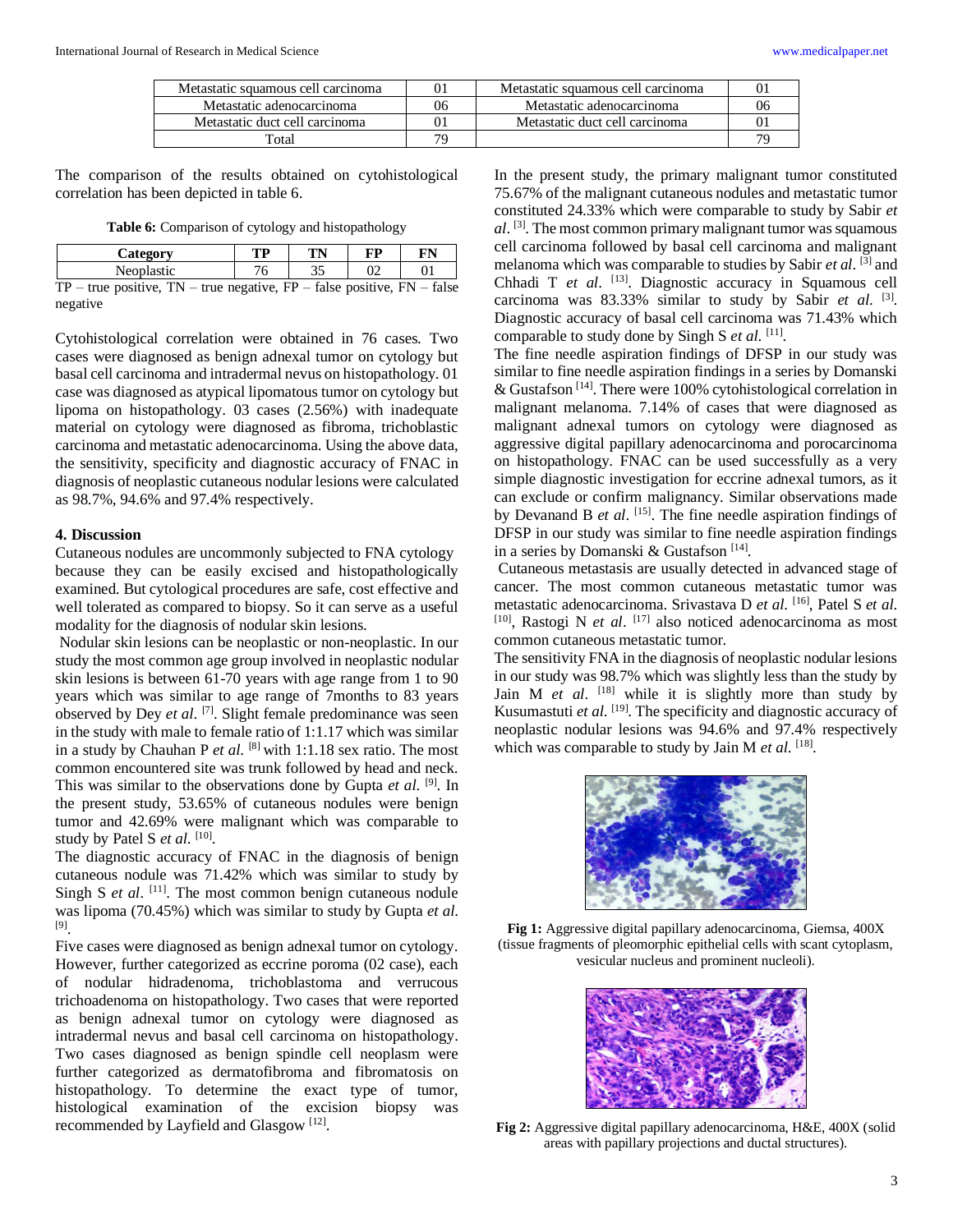**Fig 3:** Basal cell carcinoma Giemsa stain, 400X (small basaloid cells with peripheral palisading)



**Fig 4:** Basal cell carcinoma, H&E, 100X (nests of basaloid cells with peripheral palisading and retraction artifact).



**Fig 5:** Dermatofibrosarcoma protuberans, Giemsa, 400X (spindled cells embedded in fibrillary matrix).



**Fig 6:** Dermatofibrosarcoma protuberans, H&E, 100X (spindled cells with storiform pattern)



**Fig 7:** Undifferentiated pleomorphic sarcoma, Giemsa, 400X (spindle, epitheloid cells with cytologic atypia and tumor giant cells).



**Fig 8:** Undifferentiated pleomorphic sarcoma, H&E, 400X (epitheloid pleomorphic cells and tumor giant cells)



**Fig 9:** Metastatic squamous cell carcinoma, Giemsa, 400X (cohesive clusters of neoplastic squamous cells displaying cytologic atypia)



**Fig 10:** Metastatic Squamous cell carcinoma, H&E, 100X (nests of malignant squamous epithelial cells in deep dermis with normal



**Fig 11:** Metastatic duct cell carcinoma, Giemsa, 400X (loose cohesive clusters of tumor epithelial cells with prominent nucleoli)



**Fig 12:** Metastatic duct cell carcinoma, H&E, 100X (nests of tumor cells with lymphovascular invasion in upper dermis)